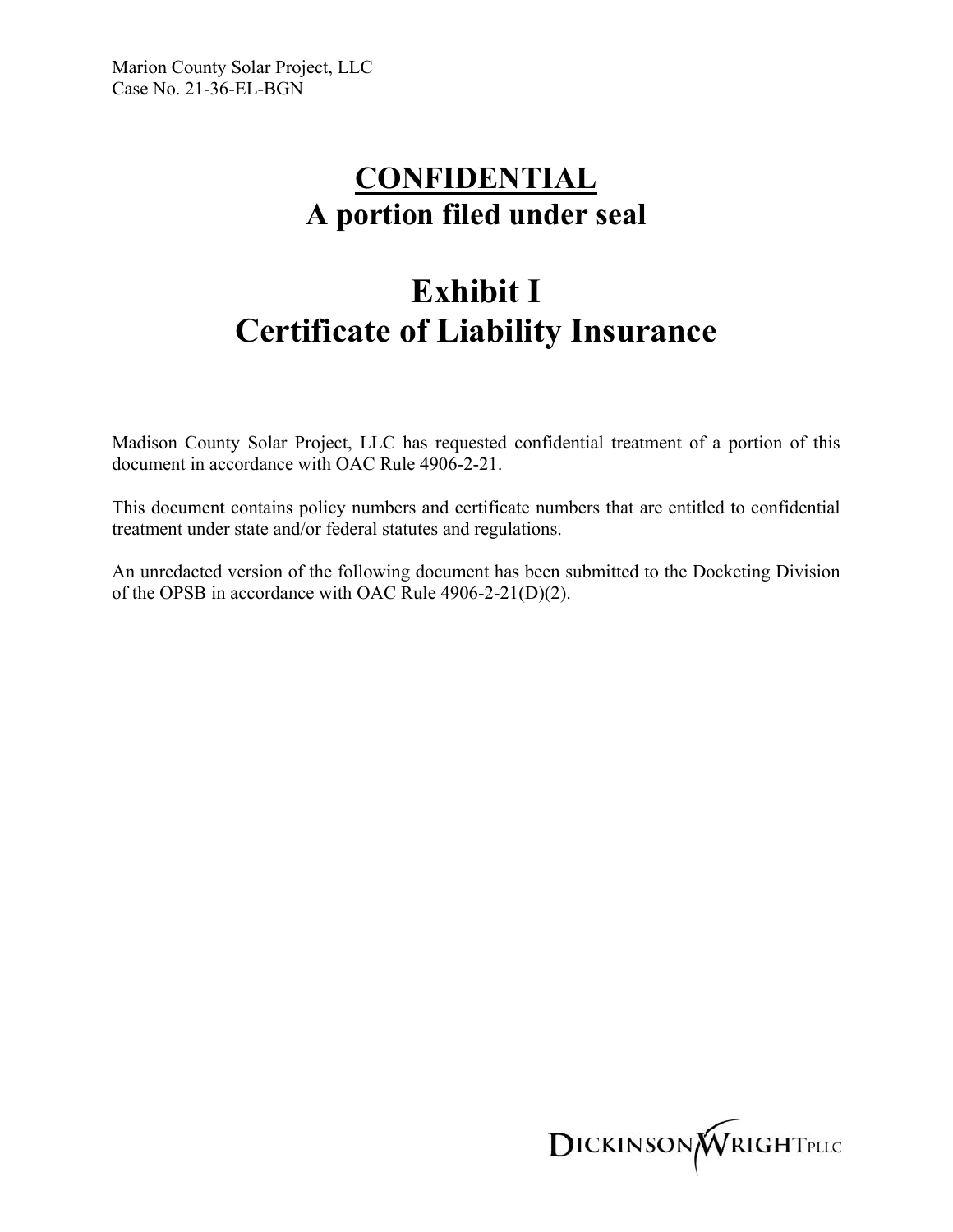| THIS CERTIFICATE IS ISSUED AS A MATTER OF INFORMATION ONLY AND CONFERS NO RIGHTS UPON THE CERTIFICATE HOLDER. THIS<br>CERTIFICATE DOES NOT AFFIRMATIVELY OR NEGATIVELY AMEND, EXTEND OR ALTER THE COVERAGE AFFORDED BY THE POLICIES<br>BELOW. THIS CERTIFICATE OF INSURANCE DOES NOT CONSTITUTE A CONTRACT BETWEEN THE ISSUING INSURER(S), AUTHORIZED<br>REPRESENTATIVE OR PRODUCER, AND THE CERTIFICATE HOLDER.<br>IMPORTANT: If the certificate holder is an ADDITIONAL INSURED, the policy(ies) must have ADDITIONAL INSURED provisions or be endorsed.<br>If SUBROGATION IS WAIVED, subject to the terms and conditions of the policy, certain policies may require an endorsement. A statement on<br>this certificate does not confer rights to the certificate holder in lieu of such endorsement(s).<br><b>CONTACT<br/>NAME:</b><br>PRODUCER LOCKTON COMPANIES<br><b>PHONE</b><br>3657 BRIARPARK DRIVE, SUITE 700<br>FAX<br>(A/C, No):<br>(A/C, No, Ext):<br><b>HOUSTON TX 77042</b><br>E-MAIL<br>ADDRESS:<br>866-260-3538<br><b>INSURER(S) AFFORDING COVERAGE</b><br><b>NAIC#</b><br>20281<br><b>INSURER A:</b> Federal Insurance Company<br><b>INSURED</b><br>Savion, LLC<br><b>INSURER B:</b><br>422 Admiral Boulevard<br>1466240<br><b>INSURER C:</b><br>Kansas City MO 64106<br><b>INSURER D:</b><br><b>INSURER E:</b><br><b>INSURER F:</b><br><b>REVISION NUMBER: XXXXXXX</b><br><b>COVERAGES</b><br><b>CERTIFICATE NUMBER:</b><br>THIS IS TO CERTIFY THAT THE POLICIES OF INSURANCE LISTED BELOW HAVE BEEN ISSUED TO THE INSURED NAMED ABOVE FOR THE POLICY PERIOD<br>INDICATED. NOTWITHSTANDING ANY REQUIREMENT, TERM OR CONDITION OF ANY CONTRACT OR OTHER DOCUMENT WITH RESPECT TO WHICH THIS<br>CERTIFICATE MAY BE ISSUED OR MAY PERTAIN, THE INSURANCE AFFORDED BY THE POLICIES DESCRIBED HEREIN IS SUBJECT TO ALL THE TERMS.<br>EXCLUSIONS AND CONDITIONS OF SUCH POLICIES. LIMITS SHOWN MAY HAVE BEEN REDUCED BY PAID CLAIMS.<br>ADDL SUBR<br>INSD WVD<br>POLICY EFF POLICY EXP<br>(MM/DD/YYYY) (MM/DD/YYYY)<br><b>TYPE OF INSURANCE</b><br><b>POLICY NUMBER</b><br><b>LIMITS</b><br><b>COMMERCIAL GENERAL LIABILITY</b><br>$\frac{1,000,000}{2}$<br>X<br>7/26/2021<br>$\mathbf N$<br>7/26/2020<br>A<br>N<br>EACH OCCURRENCE<br>DAMAGE TO RENTED<br>PREMISES (Ea occurrence)<br>CLAIMS-MADE<br><b>OCCUR</b><br>\$1,000,000<br>$\mathbf{x}$<br>\$10,000<br>MED EXP (Any one person)<br>$\pm 1,000,000$<br>PERSONAL & ADV INJURY<br>GEN'L AGGREGATE LIMIT APPLIES PER:<br>\$2,000,000<br><b>GENERAL AGGREGATE</b><br>PRO-<br>JECT<br><b>POLICY</b><br>LOC<br>\$2,000,000<br>PRODUCTS - COMP/OP AGG<br>\$<br>OTHER:<br>COMBINED SINGLE LIMIT<br>(Ea accident)<br><b>AUTOMOBILE LIABILITY</b><br>\$1,000,000<br>N<br>N<br>7/26/2020<br>7/26/2021<br>А<br>XXXXXXX<br>BODILY INJURY (Per person)<br>\$<br>ANY AUTO<br>OWNED<br>AUTOS ONLY<br>SCHEDULED<br>AUTOS<br>\$XXXXXXX<br>BODILY INJURY (Per accident)<br>PROPERTY DAMAGE<br>(Per accident)<br>HIRED<br>AUTOS ONLY<br>NON-OWNED<br>AUTOS ONLY<br>X<br>$\boldsymbol{\mathrm{X}}$<br>\$XXXXXXX<br>XXXXXXX<br>\$<br>X<br><b>UMBRELLA LIAB</b><br>X<br>\$20,000,000<br>N<br>7/26/2020<br>7/26/2021<br>N<br><b>EACH OCCURRENCE</b><br>A<br>loccur<br><b>EXCESS LIAB</b><br>\$20,000,000<br>CLAIMS-MADE<br><b>AGGREGATE</b><br>\$XXXXXXX<br><b>DED</b><br><b>RETENTION \$</b><br><b>WORKERS COMPENSATION</b><br>OTH-<br>PER<br>STATUTE<br>$X_{\mathcal{I}}$<br>7/26/2021<br>N<br>7/26/2020<br>А<br>ER.<br>AND EMPLOYERS' LIABILITY<br>Y/N<br>\$1,000,000<br>ANY PROPRIETOR/PARTNER/EXECUTIVE<br>E.L. EACH ACCIDENT<br><b>N/A</b><br>N<br>OFFICER/MEMBER EXCLUDED?<br>(Mandatory in NH)<br>$\pm 1,000,000$<br>E.L. DISEASE - EA EMPLOYEE<br>If yes, describe under<br>1,000,000<br>DÉSCRIPTION OF OPERATIONS below<br>E.L. DISEASE - POLICY LIMIT<br>DESCRIPTION OF OPERATIONS / LOCATIONS / VEHICLES (ACORD 101, Additional Remarks Schedule, may be attached if more space is required)<br>RE: Marion County Solar project.<br><b>CERTIFICATE HOLDER</b><br><b>CANCELLATION</b><br>SHOULD ANY OF THE ABOVE DESCRIBED POLICIES BE CANCELLED BEFORE<br>THE EXPIRATION DATE THEREOF, NOTICE WILL BE DELIVERED IN<br><b>ACCORDANCE WITH THE POLICY PROVISIONS.</b><br><b>AUTHORIZED REPRESENTATIVE</b><br>17341184<br>Dickinson Wright PLLC<br>150 East Gay Street, Suite 2400<br>Columbus OH 43215<br>$\mathbb{S}$ ->Kul<br>©1988-2015 ACORD CORPORATION. All rights reserved | $\sim$ $\sim$<br><i><b>ACORD</b></i> |  | <b>CERTIFICATE OF LIABILITY INSURANCE</b> |  |  |  |  |  |  |  | DATE (MM/DD/YYYY)<br>2/1/2021<br>7/26/2021 |  |  |
|--------------------------------------------------------------------------------------------------------------------------------------------------------------------------------------------------------------------------------------------------------------------------------------------------------------------------------------------------------------------------------------------------------------------------------------------------------------------------------------------------------------------------------------------------------------------------------------------------------------------------------------------------------------------------------------------------------------------------------------------------------------------------------------------------------------------------------------------------------------------------------------------------------------------------------------------------------------------------------------------------------------------------------------------------------------------------------------------------------------------------------------------------------------------------------------------------------------------------------------------------------------------------------------------------------------------------------------------------------------------------------------------------------------------------------------------------------------------------------------------------------------------------------------------------------------------------------------------------------------------------------------------------------------------------------------------------------------------------------------------------------------------------------------------------------------------------------------------------------------------------------------------------------------------------------------------------------------------------------------------------------------------------------------------------------------------------------------------------------------------------------------------------------------------------------------------------------------------------------------------------------------------------------------------------------------------------------------------------------------------------------------------------------------------------------------------------------------------------------------------------------------------------------------------------------------------------------------------------------------------------------------------------------------------------------------------------------------------------------------------------------------------------------------------------------------------------------------------------------------------------------------------------------------------------------------------------------------------------------------------------------------------------------------------------------------------------------------------------------------------------------------------------------------------------------------------------------------------------------------------------------------------------------------------------------------------------------------------------------------------------------------------------------------------------------------------------------------------------------------------------------------------------------------------------------------------------------------------------------------------------------------------------------------------------------------------------------------------------------------------------------------------------------------------------------------------------------------------------------------------------------------------------------------------------------------------------------------------------------------------------------------------------------------------------------------------------------------------------------------------------------------------------------------------------------------------------------------------------------------------------------------------------------------------------------------------------------------------------------------------------------------------------------------------------------------------|--------------------------------------|--|-------------------------------------------|--|--|--|--|--|--|--|--------------------------------------------|--|--|
|                                                                                                                                                                                                                                                                                                                                                                                                                                                                                                                                                                                                                                                                                                                                                                                                                                                                                                                                                                                                                                                                                                                                                                                                                                                                                                                                                                                                                                                                                                                                                                                                                                                                                                                                                                                                                                                                                                                                                                                                                                                                                                                                                                                                                                                                                                                                                                                                                                                                                                                                                                                                                                                                                                                                                                                                                                                                                                                                                                                                                                                                                                                                                                                                                                                                                                                                                                                                                                                                                                                                                                                                                                                                                                                                                                                                                                                                                                                                                                                                                                                                                                                                                                                                                                                                                                                                                                                                                                            |                                      |  |                                           |  |  |  |  |  |  |  |                                            |  |  |
|                                                                                                                                                                                                                                                                                                                                                                                                                                                                                                                                                                                                                                                                                                                                                                                                                                                                                                                                                                                                                                                                                                                                                                                                                                                                                                                                                                                                                                                                                                                                                                                                                                                                                                                                                                                                                                                                                                                                                                                                                                                                                                                                                                                                                                                                                                                                                                                                                                                                                                                                                                                                                                                                                                                                                                                                                                                                                                                                                                                                                                                                                                                                                                                                                                                                                                                                                                                                                                                                                                                                                                                                                                                                                                                                                                                                                                                                                                                                                                                                                                                                                                                                                                                                                                                                                                                                                                                                                                            |                                      |  |                                           |  |  |  |  |  |  |  |                                            |  |  |
|                                                                                                                                                                                                                                                                                                                                                                                                                                                                                                                                                                                                                                                                                                                                                                                                                                                                                                                                                                                                                                                                                                                                                                                                                                                                                                                                                                                                                                                                                                                                                                                                                                                                                                                                                                                                                                                                                                                                                                                                                                                                                                                                                                                                                                                                                                                                                                                                                                                                                                                                                                                                                                                                                                                                                                                                                                                                                                                                                                                                                                                                                                                                                                                                                                                                                                                                                                                                                                                                                                                                                                                                                                                                                                                                                                                                                                                                                                                                                                                                                                                                                                                                                                                                                                                                                                                                                                                                                                            |                                      |  |                                           |  |  |  |  |  |  |  |                                            |  |  |
|                                                                                                                                                                                                                                                                                                                                                                                                                                                                                                                                                                                                                                                                                                                                                                                                                                                                                                                                                                                                                                                                                                                                                                                                                                                                                                                                                                                                                                                                                                                                                                                                                                                                                                                                                                                                                                                                                                                                                                                                                                                                                                                                                                                                                                                                                                                                                                                                                                                                                                                                                                                                                                                                                                                                                                                                                                                                                                                                                                                                                                                                                                                                                                                                                                                                                                                                                                                                                                                                                                                                                                                                                                                                                                                                                                                                                                                                                                                                                                                                                                                                                                                                                                                                                                                                                                                                                                                                                                            |                                      |  |                                           |  |  |  |  |  |  |  |                                            |  |  |
|                                                                                                                                                                                                                                                                                                                                                                                                                                                                                                                                                                                                                                                                                                                                                                                                                                                                                                                                                                                                                                                                                                                                                                                                                                                                                                                                                                                                                                                                                                                                                                                                                                                                                                                                                                                                                                                                                                                                                                                                                                                                                                                                                                                                                                                                                                                                                                                                                                                                                                                                                                                                                                                                                                                                                                                                                                                                                                                                                                                                                                                                                                                                                                                                                                                                                                                                                                                                                                                                                                                                                                                                                                                                                                                                                                                                                                                                                                                                                                                                                                                                                                                                                                                                                                                                                                                                                                                                                                            |                                      |  |                                           |  |  |  |  |  |  |  |                                            |  |  |
|                                                                                                                                                                                                                                                                                                                                                                                                                                                                                                                                                                                                                                                                                                                                                                                                                                                                                                                                                                                                                                                                                                                                                                                                                                                                                                                                                                                                                                                                                                                                                                                                                                                                                                                                                                                                                                                                                                                                                                                                                                                                                                                                                                                                                                                                                                                                                                                                                                                                                                                                                                                                                                                                                                                                                                                                                                                                                                                                                                                                                                                                                                                                                                                                                                                                                                                                                                                                                                                                                                                                                                                                                                                                                                                                                                                                                                                                                                                                                                                                                                                                                                                                                                                                                                                                                                                                                                                                                                            |                                      |  |                                           |  |  |  |  |  |  |  |                                            |  |  |
|                                                                                                                                                                                                                                                                                                                                                                                                                                                                                                                                                                                                                                                                                                                                                                                                                                                                                                                                                                                                                                                                                                                                                                                                                                                                                                                                                                                                                                                                                                                                                                                                                                                                                                                                                                                                                                                                                                                                                                                                                                                                                                                                                                                                                                                                                                                                                                                                                                                                                                                                                                                                                                                                                                                                                                                                                                                                                                                                                                                                                                                                                                                                                                                                                                                                                                                                                                                                                                                                                                                                                                                                                                                                                                                                                                                                                                                                                                                                                                                                                                                                                                                                                                                                                                                                                                                                                                                                                                            |                                      |  |                                           |  |  |  |  |  |  |  |                                            |  |  |
|                                                                                                                                                                                                                                                                                                                                                                                                                                                                                                                                                                                                                                                                                                                                                                                                                                                                                                                                                                                                                                                                                                                                                                                                                                                                                                                                                                                                                                                                                                                                                                                                                                                                                                                                                                                                                                                                                                                                                                                                                                                                                                                                                                                                                                                                                                                                                                                                                                                                                                                                                                                                                                                                                                                                                                                                                                                                                                                                                                                                                                                                                                                                                                                                                                                                                                                                                                                                                                                                                                                                                                                                                                                                                                                                                                                                                                                                                                                                                                                                                                                                                                                                                                                                                                                                                                                                                                                                                                            |                                      |  |                                           |  |  |  |  |  |  |  |                                            |  |  |
|                                                                                                                                                                                                                                                                                                                                                                                                                                                                                                                                                                                                                                                                                                                                                                                                                                                                                                                                                                                                                                                                                                                                                                                                                                                                                                                                                                                                                                                                                                                                                                                                                                                                                                                                                                                                                                                                                                                                                                                                                                                                                                                                                                                                                                                                                                                                                                                                                                                                                                                                                                                                                                                                                                                                                                                                                                                                                                                                                                                                                                                                                                                                                                                                                                                                                                                                                                                                                                                                                                                                                                                                                                                                                                                                                                                                                                                                                                                                                                                                                                                                                                                                                                                                                                                                                                                                                                                                                                            |                                      |  |                                           |  |  |  |  |  |  |  |                                            |  |  |
|                                                                                                                                                                                                                                                                                                                                                                                                                                                                                                                                                                                                                                                                                                                                                                                                                                                                                                                                                                                                                                                                                                                                                                                                                                                                                                                                                                                                                                                                                                                                                                                                                                                                                                                                                                                                                                                                                                                                                                                                                                                                                                                                                                                                                                                                                                                                                                                                                                                                                                                                                                                                                                                                                                                                                                                                                                                                                                                                                                                                                                                                                                                                                                                                                                                                                                                                                                                                                                                                                                                                                                                                                                                                                                                                                                                                                                                                                                                                                                                                                                                                                                                                                                                                                                                                                                                                                                                                                                            |                                      |  |                                           |  |  |  |  |  |  |  |                                            |  |  |
|                                                                                                                                                                                                                                                                                                                                                                                                                                                                                                                                                                                                                                                                                                                                                                                                                                                                                                                                                                                                                                                                                                                                                                                                                                                                                                                                                                                                                                                                                                                                                                                                                                                                                                                                                                                                                                                                                                                                                                                                                                                                                                                                                                                                                                                                                                                                                                                                                                                                                                                                                                                                                                                                                                                                                                                                                                                                                                                                                                                                                                                                                                                                                                                                                                                                                                                                                                                                                                                                                                                                                                                                                                                                                                                                                                                                                                                                                                                                                                                                                                                                                                                                                                                                                                                                                                                                                                                                                                            |                                      |  |                                           |  |  |  |  |  |  |  |                                            |  |  |
|                                                                                                                                                                                                                                                                                                                                                                                                                                                                                                                                                                                                                                                                                                                                                                                                                                                                                                                                                                                                                                                                                                                                                                                                                                                                                                                                                                                                                                                                                                                                                                                                                                                                                                                                                                                                                                                                                                                                                                                                                                                                                                                                                                                                                                                                                                                                                                                                                                                                                                                                                                                                                                                                                                                                                                                                                                                                                                                                                                                                                                                                                                                                                                                                                                                                                                                                                                                                                                                                                                                                                                                                                                                                                                                                                                                                                                                                                                                                                                                                                                                                                                                                                                                                                                                                                                                                                                                                                                            |                                      |  |                                           |  |  |  |  |  |  |  |                                            |  |  |
|                                                                                                                                                                                                                                                                                                                                                                                                                                                                                                                                                                                                                                                                                                                                                                                                                                                                                                                                                                                                                                                                                                                                                                                                                                                                                                                                                                                                                                                                                                                                                                                                                                                                                                                                                                                                                                                                                                                                                                                                                                                                                                                                                                                                                                                                                                                                                                                                                                                                                                                                                                                                                                                                                                                                                                                                                                                                                                                                                                                                                                                                                                                                                                                                                                                                                                                                                                                                                                                                                                                                                                                                                                                                                                                                                                                                                                                                                                                                                                                                                                                                                                                                                                                                                                                                                                                                                                                                                                            | <b>INSR</b>                          |  |                                           |  |  |  |  |  |  |  |                                            |  |  |
|                                                                                                                                                                                                                                                                                                                                                                                                                                                                                                                                                                                                                                                                                                                                                                                                                                                                                                                                                                                                                                                                                                                                                                                                                                                                                                                                                                                                                                                                                                                                                                                                                                                                                                                                                                                                                                                                                                                                                                                                                                                                                                                                                                                                                                                                                                                                                                                                                                                                                                                                                                                                                                                                                                                                                                                                                                                                                                                                                                                                                                                                                                                                                                                                                                                                                                                                                                                                                                                                                                                                                                                                                                                                                                                                                                                                                                                                                                                                                                                                                                                                                                                                                                                                                                                                                                                                                                                                                                            |                                      |  |                                           |  |  |  |  |  |  |  |                                            |  |  |
|                                                                                                                                                                                                                                                                                                                                                                                                                                                                                                                                                                                                                                                                                                                                                                                                                                                                                                                                                                                                                                                                                                                                                                                                                                                                                                                                                                                                                                                                                                                                                                                                                                                                                                                                                                                                                                                                                                                                                                                                                                                                                                                                                                                                                                                                                                                                                                                                                                                                                                                                                                                                                                                                                                                                                                                                                                                                                                                                                                                                                                                                                                                                                                                                                                                                                                                                                                                                                                                                                                                                                                                                                                                                                                                                                                                                                                                                                                                                                                                                                                                                                                                                                                                                                                                                                                                                                                                                                                            |                                      |  |                                           |  |  |  |  |  |  |  |                                            |  |  |
|                                                                                                                                                                                                                                                                                                                                                                                                                                                                                                                                                                                                                                                                                                                                                                                                                                                                                                                                                                                                                                                                                                                                                                                                                                                                                                                                                                                                                                                                                                                                                                                                                                                                                                                                                                                                                                                                                                                                                                                                                                                                                                                                                                                                                                                                                                                                                                                                                                                                                                                                                                                                                                                                                                                                                                                                                                                                                                                                                                                                                                                                                                                                                                                                                                                                                                                                                                                                                                                                                                                                                                                                                                                                                                                                                                                                                                                                                                                                                                                                                                                                                                                                                                                                                                                                                                                                                                                                                                            |                                      |  |                                           |  |  |  |  |  |  |  |                                            |  |  |
|                                                                                                                                                                                                                                                                                                                                                                                                                                                                                                                                                                                                                                                                                                                                                                                                                                                                                                                                                                                                                                                                                                                                                                                                                                                                                                                                                                                                                                                                                                                                                                                                                                                                                                                                                                                                                                                                                                                                                                                                                                                                                                                                                                                                                                                                                                                                                                                                                                                                                                                                                                                                                                                                                                                                                                                                                                                                                                                                                                                                                                                                                                                                                                                                                                                                                                                                                                                                                                                                                                                                                                                                                                                                                                                                                                                                                                                                                                                                                                                                                                                                                                                                                                                                                                                                                                                                                                                                                                            |                                      |  |                                           |  |  |  |  |  |  |  |                                            |  |  |
|                                                                                                                                                                                                                                                                                                                                                                                                                                                                                                                                                                                                                                                                                                                                                                                                                                                                                                                                                                                                                                                                                                                                                                                                                                                                                                                                                                                                                                                                                                                                                                                                                                                                                                                                                                                                                                                                                                                                                                                                                                                                                                                                                                                                                                                                                                                                                                                                                                                                                                                                                                                                                                                                                                                                                                                                                                                                                                                                                                                                                                                                                                                                                                                                                                                                                                                                                                                                                                                                                                                                                                                                                                                                                                                                                                                                                                                                                                                                                                                                                                                                                                                                                                                                                                                                                                                                                                                                                                            |                                      |  |                                           |  |  |  |  |  |  |  |                                            |  |  |
|                                                                                                                                                                                                                                                                                                                                                                                                                                                                                                                                                                                                                                                                                                                                                                                                                                                                                                                                                                                                                                                                                                                                                                                                                                                                                                                                                                                                                                                                                                                                                                                                                                                                                                                                                                                                                                                                                                                                                                                                                                                                                                                                                                                                                                                                                                                                                                                                                                                                                                                                                                                                                                                                                                                                                                                                                                                                                                                                                                                                                                                                                                                                                                                                                                                                                                                                                                                                                                                                                                                                                                                                                                                                                                                                                                                                                                                                                                                                                                                                                                                                                                                                                                                                                                                                                                                                                                                                                                            |                                      |  |                                           |  |  |  |  |  |  |  |                                            |  |  |
|                                                                                                                                                                                                                                                                                                                                                                                                                                                                                                                                                                                                                                                                                                                                                                                                                                                                                                                                                                                                                                                                                                                                                                                                                                                                                                                                                                                                                                                                                                                                                                                                                                                                                                                                                                                                                                                                                                                                                                                                                                                                                                                                                                                                                                                                                                                                                                                                                                                                                                                                                                                                                                                                                                                                                                                                                                                                                                                                                                                                                                                                                                                                                                                                                                                                                                                                                                                                                                                                                                                                                                                                                                                                                                                                                                                                                                                                                                                                                                                                                                                                                                                                                                                                                                                                                                                                                                                                                                            |                                      |  |                                           |  |  |  |  |  |  |  |                                            |  |  |
|                                                                                                                                                                                                                                                                                                                                                                                                                                                                                                                                                                                                                                                                                                                                                                                                                                                                                                                                                                                                                                                                                                                                                                                                                                                                                                                                                                                                                                                                                                                                                                                                                                                                                                                                                                                                                                                                                                                                                                                                                                                                                                                                                                                                                                                                                                                                                                                                                                                                                                                                                                                                                                                                                                                                                                                                                                                                                                                                                                                                                                                                                                                                                                                                                                                                                                                                                                                                                                                                                                                                                                                                                                                                                                                                                                                                                                                                                                                                                                                                                                                                                                                                                                                                                                                                                                                                                                                                                                            |                                      |  |                                           |  |  |  |  |  |  |  |                                            |  |  |
|                                                                                                                                                                                                                                                                                                                                                                                                                                                                                                                                                                                                                                                                                                                                                                                                                                                                                                                                                                                                                                                                                                                                                                                                                                                                                                                                                                                                                                                                                                                                                                                                                                                                                                                                                                                                                                                                                                                                                                                                                                                                                                                                                                                                                                                                                                                                                                                                                                                                                                                                                                                                                                                                                                                                                                                                                                                                                                                                                                                                                                                                                                                                                                                                                                                                                                                                                                                                                                                                                                                                                                                                                                                                                                                                                                                                                                                                                                                                                                                                                                                                                                                                                                                                                                                                                                                                                                                                                                            |                                      |  |                                           |  |  |  |  |  |  |  |                                            |  |  |
|                                                                                                                                                                                                                                                                                                                                                                                                                                                                                                                                                                                                                                                                                                                                                                                                                                                                                                                                                                                                                                                                                                                                                                                                                                                                                                                                                                                                                                                                                                                                                                                                                                                                                                                                                                                                                                                                                                                                                                                                                                                                                                                                                                                                                                                                                                                                                                                                                                                                                                                                                                                                                                                                                                                                                                                                                                                                                                                                                                                                                                                                                                                                                                                                                                                                                                                                                                                                                                                                                                                                                                                                                                                                                                                                                                                                                                                                                                                                                                                                                                                                                                                                                                                                                                                                                                                                                                                                                                            |                                      |  |                                           |  |  |  |  |  |  |  |                                            |  |  |
|                                                                                                                                                                                                                                                                                                                                                                                                                                                                                                                                                                                                                                                                                                                                                                                                                                                                                                                                                                                                                                                                                                                                                                                                                                                                                                                                                                                                                                                                                                                                                                                                                                                                                                                                                                                                                                                                                                                                                                                                                                                                                                                                                                                                                                                                                                                                                                                                                                                                                                                                                                                                                                                                                                                                                                                                                                                                                                                                                                                                                                                                                                                                                                                                                                                                                                                                                                                                                                                                                                                                                                                                                                                                                                                                                                                                                                                                                                                                                                                                                                                                                                                                                                                                                                                                                                                                                                                                                                            |                                      |  |                                           |  |  |  |  |  |  |  |                                            |  |  |
|                                                                                                                                                                                                                                                                                                                                                                                                                                                                                                                                                                                                                                                                                                                                                                                                                                                                                                                                                                                                                                                                                                                                                                                                                                                                                                                                                                                                                                                                                                                                                                                                                                                                                                                                                                                                                                                                                                                                                                                                                                                                                                                                                                                                                                                                                                                                                                                                                                                                                                                                                                                                                                                                                                                                                                                                                                                                                                                                                                                                                                                                                                                                                                                                                                                                                                                                                                                                                                                                                                                                                                                                                                                                                                                                                                                                                                                                                                                                                                                                                                                                                                                                                                                                                                                                                                                                                                                                                                            |                                      |  |                                           |  |  |  |  |  |  |  |                                            |  |  |
|                                                                                                                                                                                                                                                                                                                                                                                                                                                                                                                                                                                                                                                                                                                                                                                                                                                                                                                                                                                                                                                                                                                                                                                                                                                                                                                                                                                                                                                                                                                                                                                                                                                                                                                                                                                                                                                                                                                                                                                                                                                                                                                                                                                                                                                                                                                                                                                                                                                                                                                                                                                                                                                                                                                                                                                                                                                                                                                                                                                                                                                                                                                                                                                                                                                                                                                                                                                                                                                                                                                                                                                                                                                                                                                                                                                                                                                                                                                                                                                                                                                                                                                                                                                                                                                                                                                                                                                                                                            |                                      |  |                                           |  |  |  |  |  |  |  |                                            |  |  |
|                                                                                                                                                                                                                                                                                                                                                                                                                                                                                                                                                                                                                                                                                                                                                                                                                                                                                                                                                                                                                                                                                                                                                                                                                                                                                                                                                                                                                                                                                                                                                                                                                                                                                                                                                                                                                                                                                                                                                                                                                                                                                                                                                                                                                                                                                                                                                                                                                                                                                                                                                                                                                                                                                                                                                                                                                                                                                                                                                                                                                                                                                                                                                                                                                                                                                                                                                                                                                                                                                                                                                                                                                                                                                                                                                                                                                                                                                                                                                                                                                                                                                                                                                                                                                                                                                                                                                                                                                                            |                                      |  |                                           |  |  |  |  |  |  |  |                                            |  |  |
|                                                                                                                                                                                                                                                                                                                                                                                                                                                                                                                                                                                                                                                                                                                                                                                                                                                                                                                                                                                                                                                                                                                                                                                                                                                                                                                                                                                                                                                                                                                                                                                                                                                                                                                                                                                                                                                                                                                                                                                                                                                                                                                                                                                                                                                                                                                                                                                                                                                                                                                                                                                                                                                                                                                                                                                                                                                                                                                                                                                                                                                                                                                                                                                                                                                                                                                                                                                                                                                                                                                                                                                                                                                                                                                                                                                                                                                                                                                                                                                                                                                                                                                                                                                                                                                                                                                                                                                                                                            |                                      |  |                                           |  |  |  |  |  |  |  |                                            |  |  |
|                                                                                                                                                                                                                                                                                                                                                                                                                                                                                                                                                                                                                                                                                                                                                                                                                                                                                                                                                                                                                                                                                                                                                                                                                                                                                                                                                                                                                                                                                                                                                                                                                                                                                                                                                                                                                                                                                                                                                                                                                                                                                                                                                                                                                                                                                                                                                                                                                                                                                                                                                                                                                                                                                                                                                                                                                                                                                                                                                                                                                                                                                                                                                                                                                                                                                                                                                                                                                                                                                                                                                                                                                                                                                                                                                                                                                                                                                                                                                                                                                                                                                                                                                                                                                                                                                                                                                                                                                                            |                                      |  |                                           |  |  |  |  |  |  |  |                                            |  |  |
|                                                                                                                                                                                                                                                                                                                                                                                                                                                                                                                                                                                                                                                                                                                                                                                                                                                                                                                                                                                                                                                                                                                                                                                                                                                                                                                                                                                                                                                                                                                                                                                                                                                                                                                                                                                                                                                                                                                                                                                                                                                                                                                                                                                                                                                                                                                                                                                                                                                                                                                                                                                                                                                                                                                                                                                                                                                                                                                                                                                                                                                                                                                                                                                                                                                                                                                                                                                                                                                                                                                                                                                                                                                                                                                                                                                                                                                                                                                                                                                                                                                                                                                                                                                                                                                                                                                                                                                                                                            |                                      |  |                                           |  |  |  |  |  |  |  |                                            |  |  |
|                                                                                                                                                                                                                                                                                                                                                                                                                                                                                                                                                                                                                                                                                                                                                                                                                                                                                                                                                                                                                                                                                                                                                                                                                                                                                                                                                                                                                                                                                                                                                                                                                                                                                                                                                                                                                                                                                                                                                                                                                                                                                                                                                                                                                                                                                                                                                                                                                                                                                                                                                                                                                                                                                                                                                                                                                                                                                                                                                                                                                                                                                                                                                                                                                                                                                                                                                                                                                                                                                                                                                                                                                                                                                                                                                                                                                                                                                                                                                                                                                                                                                                                                                                                                                                                                                                                                                                                                                                            |                                      |  |                                           |  |  |  |  |  |  |  |                                            |  |  |
|                                                                                                                                                                                                                                                                                                                                                                                                                                                                                                                                                                                                                                                                                                                                                                                                                                                                                                                                                                                                                                                                                                                                                                                                                                                                                                                                                                                                                                                                                                                                                                                                                                                                                                                                                                                                                                                                                                                                                                                                                                                                                                                                                                                                                                                                                                                                                                                                                                                                                                                                                                                                                                                                                                                                                                                                                                                                                                                                                                                                                                                                                                                                                                                                                                                                                                                                                                                                                                                                                                                                                                                                                                                                                                                                                                                                                                                                                                                                                                                                                                                                                                                                                                                                                                                                                                                                                                                                                                            |                                      |  |                                           |  |  |  |  |  |  |  |                                            |  |  |
|                                                                                                                                                                                                                                                                                                                                                                                                                                                                                                                                                                                                                                                                                                                                                                                                                                                                                                                                                                                                                                                                                                                                                                                                                                                                                                                                                                                                                                                                                                                                                                                                                                                                                                                                                                                                                                                                                                                                                                                                                                                                                                                                                                                                                                                                                                                                                                                                                                                                                                                                                                                                                                                                                                                                                                                                                                                                                                                                                                                                                                                                                                                                                                                                                                                                                                                                                                                                                                                                                                                                                                                                                                                                                                                                                                                                                                                                                                                                                                                                                                                                                                                                                                                                                                                                                                                                                                                                                                            |                                      |  |                                           |  |  |  |  |  |  |  |                                            |  |  |
|                                                                                                                                                                                                                                                                                                                                                                                                                                                                                                                                                                                                                                                                                                                                                                                                                                                                                                                                                                                                                                                                                                                                                                                                                                                                                                                                                                                                                                                                                                                                                                                                                                                                                                                                                                                                                                                                                                                                                                                                                                                                                                                                                                                                                                                                                                                                                                                                                                                                                                                                                                                                                                                                                                                                                                                                                                                                                                                                                                                                                                                                                                                                                                                                                                                                                                                                                                                                                                                                                                                                                                                                                                                                                                                                                                                                                                                                                                                                                                                                                                                                                                                                                                                                                                                                                                                                                                                                                                            |                                      |  |                                           |  |  |  |  |  |  |  |                                            |  |  |
|                                                                                                                                                                                                                                                                                                                                                                                                                                                                                                                                                                                                                                                                                                                                                                                                                                                                                                                                                                                                                                                                                                                                                                                                                                                                                                                                                                                                                                                                                                                                                                                                                                                                                                                                                                                                                                                                                                                                                                                                                                                                                                                                                                                                                                                                                                                                                                                                                                                                                                                                                                                                                                                                                                                                                                                                                                                                                                                                                                                                                                                                                                                                                                                                                                                                                                                                                                                                                                                                                                                                                                                                                                                                                                                                                                                                                                                                                                                                                                                                                                                                                                                                                                                                                                                                                                                                                                                                                                            |                                      |  |                                           |  |  |  |  |  |  |  |                                            |  |  |
|                                                                                                                                                                                                                                                                                                                                                                                                                                                                                                                                                                                                                                                                                                                                                                                                                                                                                                                                                                                                                                                                                                                                                                                                                                                                                                                                                                                                                                                                                                                                                                                                                                                                                                                                                                                                                                                                                                                                                                                                                                                                                                                                                                                                                                                                                                                                                                                                                                                                                                                                                                                                                                                                                                                                                                                                                                                                                                                                                                                                                                                                                                                                                                                                                                                                                                                                                                                                                                                                                                                                                                                                                                                                                                                                                                                                                                                                                                                                                                                                                                                                                                                                                                                                                                                                                                                                                                                                                                            |                                      |  |                                           |  |  |  |  |  |  |  |                                            |  |  |
|                                                                                                                                                                                                                                                                                                                                                                                                                                                                                                                                                                                                                                                                                                                                                                                                                                                                                                                                                                                                                                                                                                                                                                                                                                                                                                                                                                                                                                                                                                                                                                                                                                                                                                                                                                                                                                                                                                                                                                                                                                                                                                                                                                                                                                                                                                                                                                                                                                                                                                                                                                                                                                                                                                                                                                                                                                                                                                                                                                                                                                                                                                                                                                                                                                                                                                                                                                                                                                                                                                                                                                                                                                                                                                                                                                                                                                                                                                                                                                                                                                                                                                                                                                                                                                                                                                                                                                                                                                            |                                      |  |                                           |  |  |  |  |  |  |  |                                            |  |  |
|                                                                                                                                                                                                                                                                                                                                                                                                                                                                                                                                                                                                                                                                                                                                                                                                                                                                                                                                                                                                                                                                                                                                                                                                                                                                                                                                                                                                                                                                                                                                                                                                                                                                                                                                                                                                                                                                                                                                                                                                                                                                                                                                                                                                                                                                                                                                                                                                                                                                                                                                                                                                                                                                                                                                                                                                                                                                                                                                                                                                                                                                                                                                                                                                                                                                                                                                                                                                                                                                                                                                                                                                                                                                                                                                                                                                                                                                                                                                                                                                                                                                                                                                                                                                                                                                                                                                                                                                                                            |                                      |  |                                           |  |  |  |  |  |  |  |                                            |  |  |
|                                                                                                                                                                                                                                                                                                                                                                                                                                                                                                                                                                                                                                                                                                                                                                                                                                                                                                                                                                                                                                                                                                                                                                                                                                                                                                                                                                                                                                                                                                                                                                                                                                                                                                                                                                                                                                                                                                                                                                                                                                                                                                                                                                                                                                                                                                                                                                                                                                                                                                                                                                                                                                                                                                                                                                                                                                                                                                                                                                                                                                                                                                                                                                                                                                                                                                                                                                                                                                                                                                                                                                                                                                                                                                                                                                                                                                                                                                                                                                                                                                                                                                                                                                                                                                                                                                                                                                                                                                            | ACORD 25 (2016/03)                   |  |                                           |  |  |  |  |  |  |  |                                            |  |  |

**The ACORD name and logo are registered marks of ACORD**